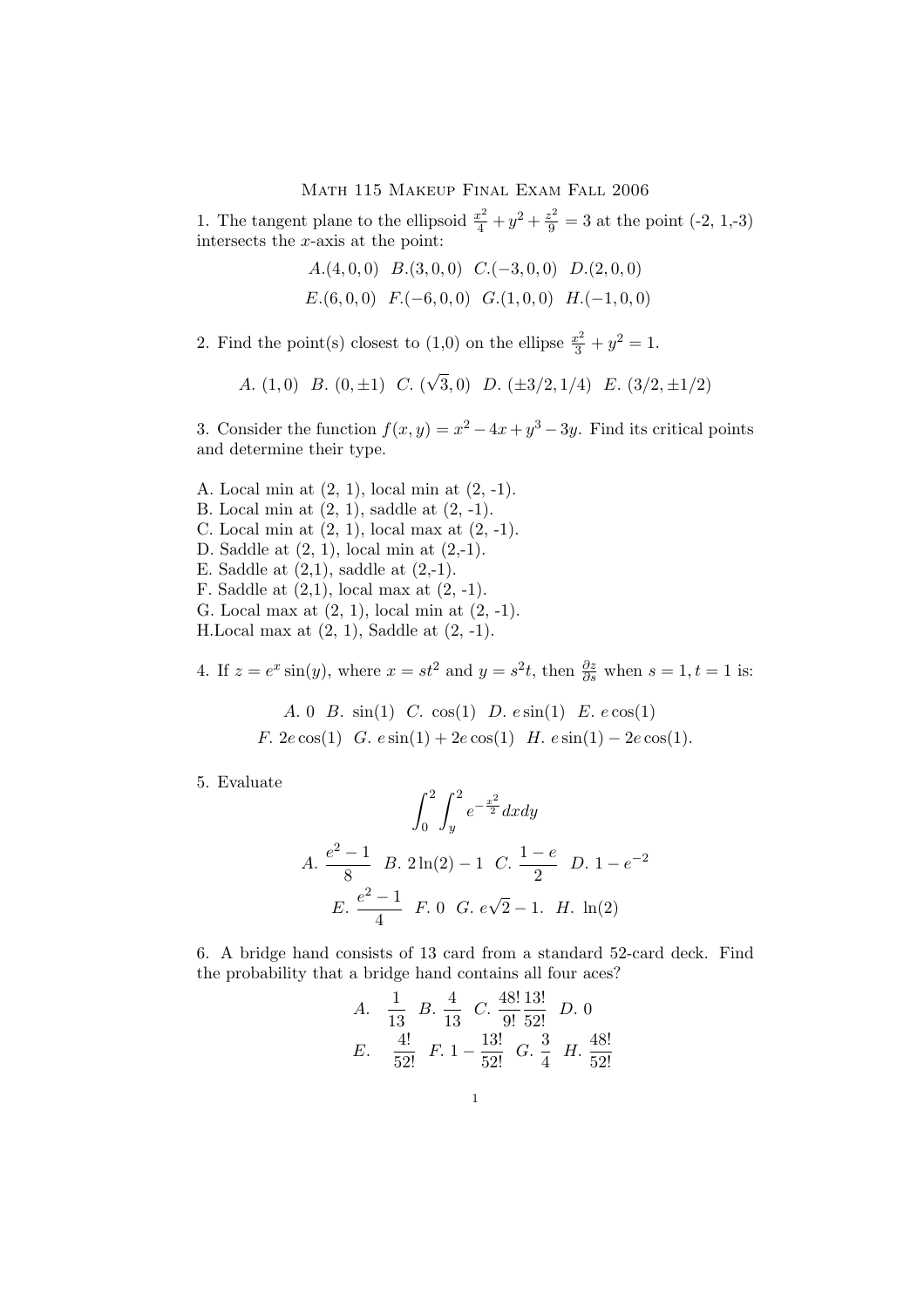7. A jar contains 6 red balls and 4 green balls. If three balls are selected at random (without replacement) what is probability that there are more red balls than green balls?

A. 3/10 B. 1/2 C. 3/5 D.6/11 E. 2/3 F. 7/11 G. 83/120 H. 7/13

8. On a day when Tom operates the machinery, 70% of its output is high quality. On a day when Sally operates the machinery, 90% of its output is high quality. Tom operates the machinery 3 days out of 5. Three pieces of a random day's output were selected at random and 2 of them were found to be of high quality. What is the probability that Tom operated the machinery that day?

A. 
$$
\frac{3}{5}
$$
 B.  $\frac{18}{32}$  C.  $\frac{27}{49}$  D.  $\frac{36}{125}$  E.  $\frac{49}{67}$  F.  $\frac{61}{84}$  G.  $\frac{105}{188}$  H.  $\frac{125}{201}$ 

9. Suppose that a random variable  $X$  is uniformly distributed on the interval [1, 6]. The expected value of  $1/X$  is:

A.  $\ln(6)$  B.  $1/5$  C.  $\ln(6)/5$  D.  $\ln(6)/6$  E.  $\ln(5)/6$  F.  $1/6$  G.  $1/\ln(6)$  H. 0

10. The waiting time for an elevator is an exponentially distributed random variable with mean 3 minutes, i.e., it has probability density function  $f(x) =$ 1  $\frac{1}{3}e^{-\frac{x}{3}}$  for  $x \ge 0$ . When your guest arrives at your floor you ask if he had to wait longer than 6 minutes for the elevator. He says no. What is the probability that he had to wait at least 3 minutes?

A. 1/2 B. 
$$
(e-1)/(e-2)
$$
 C.  $e^{-1}/e^{-2}$  D.  $e^{-2}/e^{-1}$  E.  $e^{-2}$   
\nF.  $e^{-1} - e^{-2}$  G.  $(e^{-1} - e^{-2})/(e^{-2} - 1)$  H.  $(e^{-1} - e^{-2})/(1 - e^{-2})$ 

11. A fair coin is tossed 8 times. What is the probability that the number of heads in the first four tosses equals the number of heads in the last fours tosses? (e.g. HTTHHHTT they are equal, HHTHTTHH they are not equal. Note that  $2^4 = 16$ ,  $2^5 = 32$ ,  $2^6 = 64$ ,  $2^7 = 128$ ,  $2^8 = 256$ )

A. 
$$
\frac{92}{256}
$$
 B.  $\frac{70}{256}$  C.  $\frac{54}{256}$  D.  $\frac{50}{256}$  E.  $\frac{42}{256}$  F.  $\frac{36}{256}$  G.  $\frac{32}{256}$  H.  $\frac{28}{256}$ 

12. The number of transmission errors in any given time interval is a Poisson process. the average number of transmission errors is one error every two seconds. What is the probability there are three or more transmission errors in a four second interval.

A. 
$$
e^{-2}
$$
 B.1-2 $e^{-2}$  C.1-5 $e^{-2}$  D.1-2/ $e$  E. 1/ $e$  F.1-4 $e^{-2}$  G.5/ $e$  H.2/3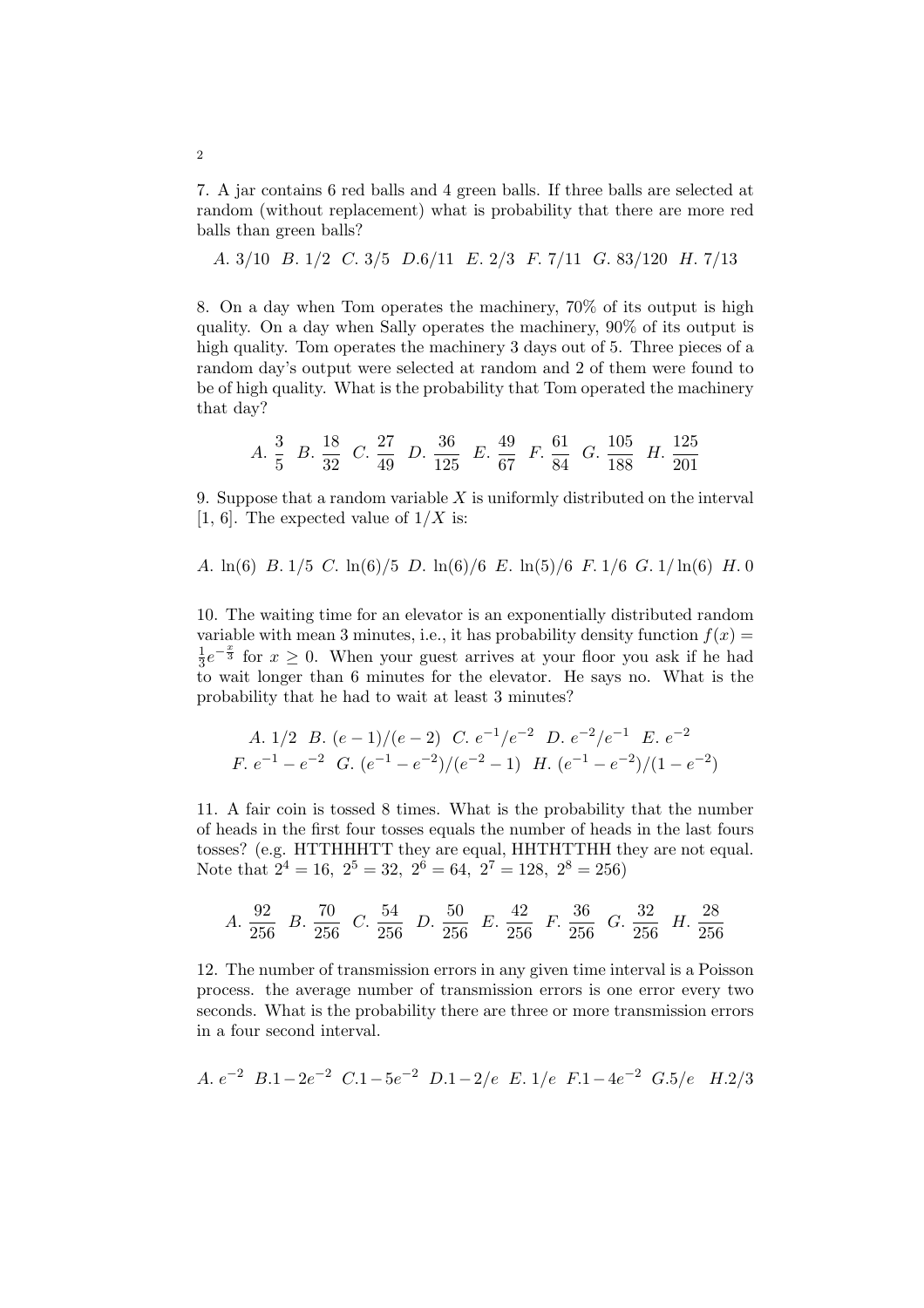13. Suppose that a particle starts at the origin of the real line and move along the line in jumps of one unit. For each jump, the probability is  $p (0 \le p \le 1)$ that the particle will jump one unit to the left and the probability is  $1 - p$ that the particle will jumps one unit to the right. Find the expected value of positions of the particle after  $n$  jumps

$$
A.np(1-p) B.n(1-2p) C.n(2p-1) D.np(2p-1) E.np(1-3p) F.n\frac{p}{1-p}
$$

14. The following is a contour plot of  $z = f(x, y)$ .



What is  $f(x, y)$ ?

A. 
$$
x^2 + y^2
$$
 B.  $2x^2 + y^2$  C.  $x^2 - 10y^2$  D.  $x^2 - y^2$   
E.  $x^2y$  F.  $x^2 - y$  G. xy H.  $x^2 + y$ 

15. Which of the following statements regarding the system of equations  $\overline{a}$ 

$$
\begin{cases}\nx - y + z = 1 \\
x + 2y + 3z = 4 \\
2x + 4y + 6z = k\n\end{cases}
$$

is true ?

- A The system has a unique solution for any value of k.
- B The system has a unique solution only when  $k = 8$ .
- C The system has a unique solution only when  $k = 0$ .
- D The system only has infinitely many solutions when  $k = 8$ .
- E The system infinitely many solutions for every value of  $k$ .
- F The system has a unique solution for  $k = 0$  and infinitely many when  $k = 8$ .
- G The system never has a solution.
- H The system has infinitely many solutions when  $k > 0$ , a unique solution when  $k = 0$ , and no solutions for  $k < 0$ .